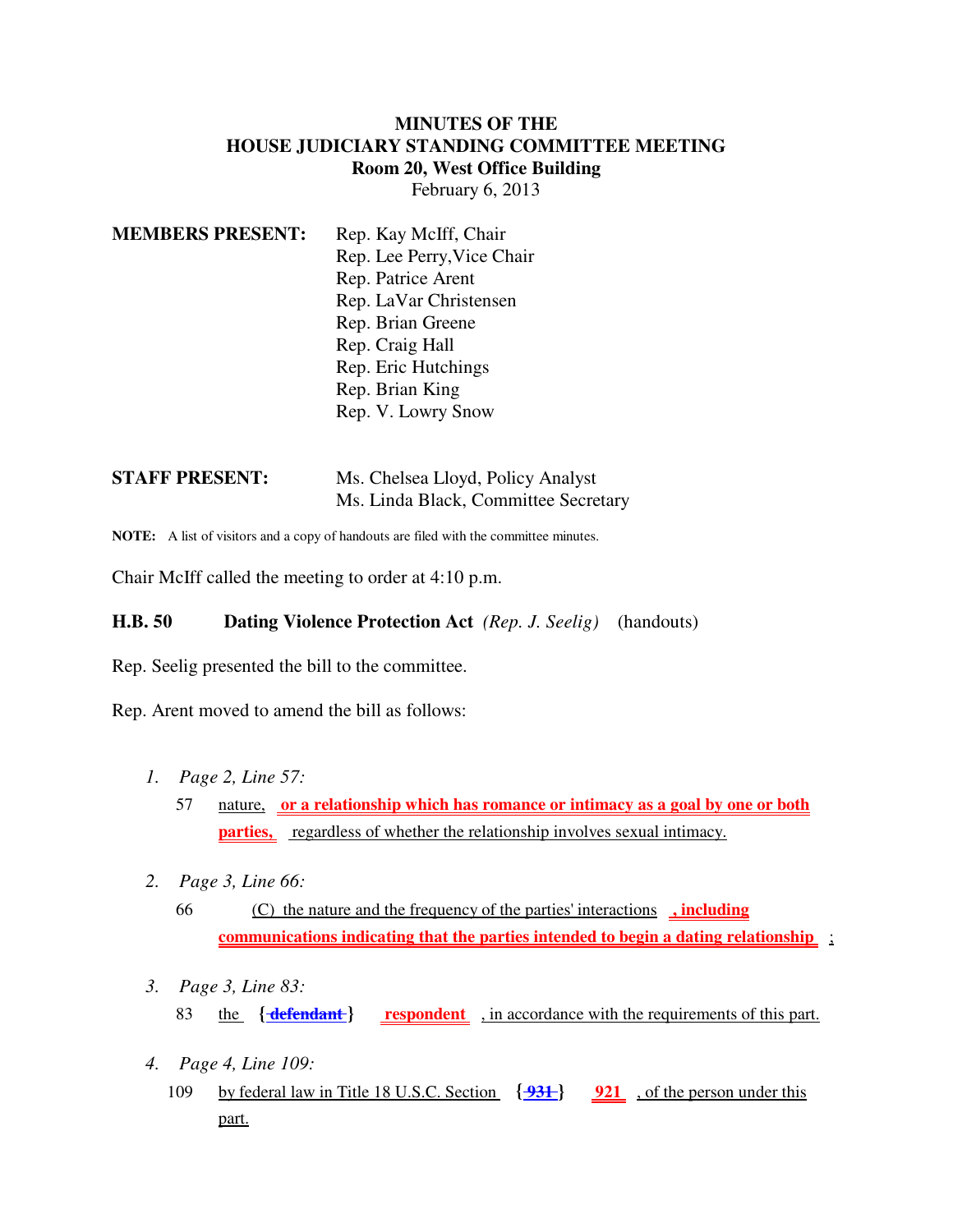- *5. Page 4, Line 117:* 117 against the petitioner,  $\{\hat{\mathbf{a}}\}$  the district court may:
- *6. Page 5, Line 123:*
	- 123 (2) A **district** court may grant the following relief without notice in a dating violence protective
- *7. Page 5, Line 149:*
	- 149 as the respondent, or is employed at the same place of employment as the respondent, the **district** court:
- *8. Page 6, Line 154:* 154 (5) The **district** court may not prohibit the respondent from possessing a firearm:
- *9. Page 6, Line 161:*
	- 161 (7) After the **district** court issues a dating violence protective order, the **district** court shall:
- *10. Page 7, Line 185:*
	- 185 (10) A **district** court may modify or vacate a protective order under this part after notice and
- *11. Page 7, Lines 197 through 198:*
	- 197 order, the **district** court shall set a date for a hearing on the petition.
	- 198 (b) If, at the hearing described in Subsection (1)(a), the **district** court does not issue a dating
- *12. Page 7, Line 200:*
	- 200 by the **district** court. Extensions beyond the 20-day period may not be granted unless:
- *13. Page 7, Line 206:*
	- 206 (d) If, at the hearing described in Subsection (1)(a), the **district** court issues a dating violence
- *14. Page 8, Lines 215 through 216:*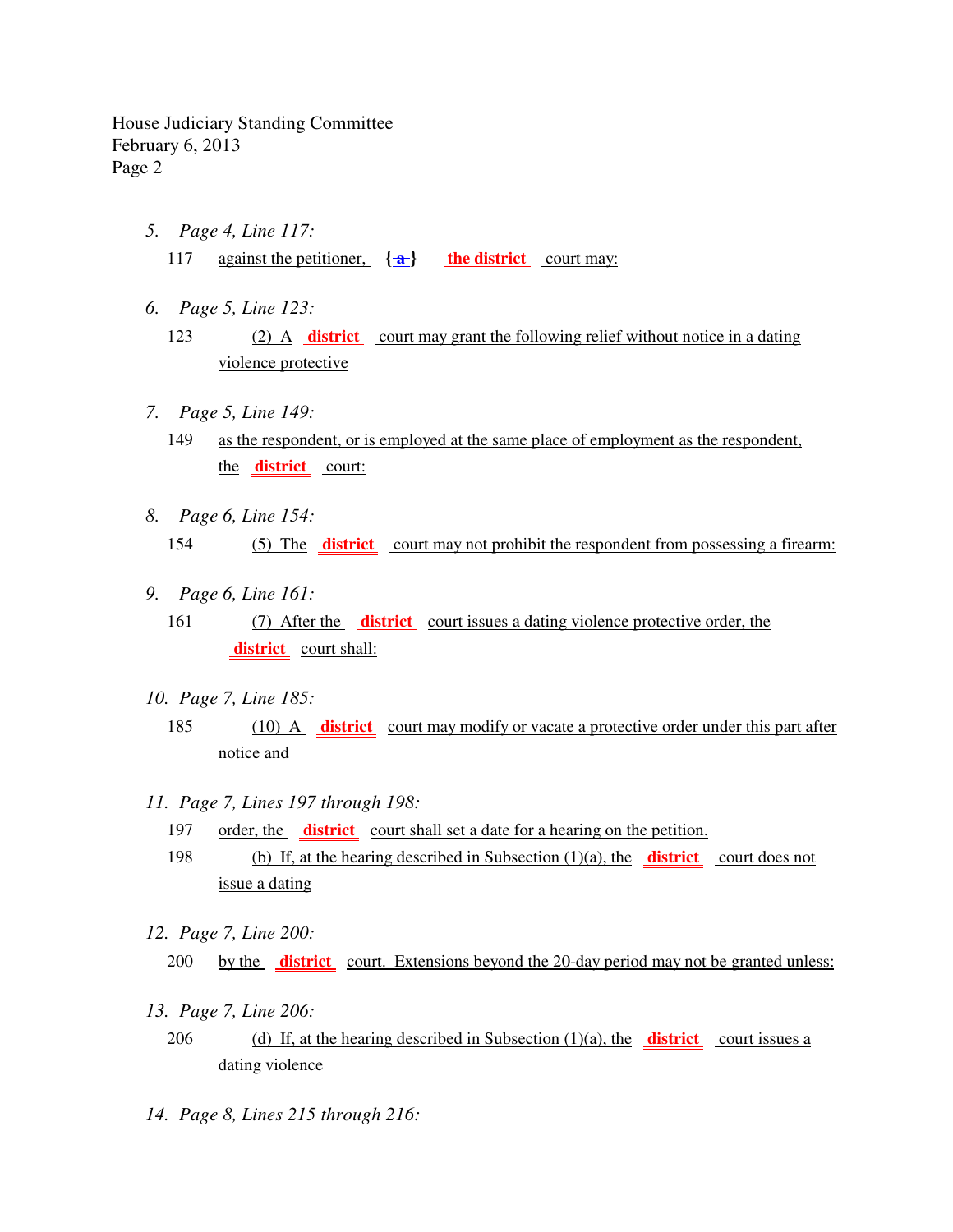- 215 (2) Upon a hearing under this section, the **district** court may grant any of the relief permitted
- 216 under Section 78B-7-404, except the **district** court shall not grant the relief described in Subsection
- *15. Page 8, Lines 218 through 219:*
	- 218 (3) If a **district** court denies a petition for an ex parte dating violence protective order or a
	- 219 petition to modify a dating violence protective order ex parte, the **district** court shall, upon the
- *16. Page 8, Lines 231 through 233:*
	- 231 (b) obtaining a protective order under this part; or
	- 232 (c) service of a protective order issued under this part.

 **(3)(a) The offices of the court clerk shall provide forms and nonlegal assistance to an individual seeking to proceed under this part.**

**(b) The Administrative Office of the Courts shall:**

**(i) develop and adopt uniform forms for petitions and orders for protection in accordance with the provisions of this chapter; and**

**(ii) provide the forms described in Subsection(3)(b)(i) to the clerk of each court authorized to issue protective orders.**

**(c) The forms described in Subsection(3)(b)(i) shall include:**

**(i) a statement notifying the petitioner for an ex parte dating violence protective order that knowing falsification of any statement or information provided for the purpose of obtaining a protective order may subject the petitioner to felony prosecution;**

**(ii) language stating violating of any criminal provision is a class B misdemeanor; and**

**(iii) a space for any information the petitioner is able to provide to facilitate identification of the respondent, including Social Security number, driver license number, date of birth, address, telephone number, and physical description. (4) If the individual seeking to proceed under this chapter is not represented by an attorney, it is the responsibility of the court clerk's office to provide:**

**(a) the forms adopted pursuant to Subsection (3);**

**(b) all other forms required to petition for an order for protection, including forms for service;**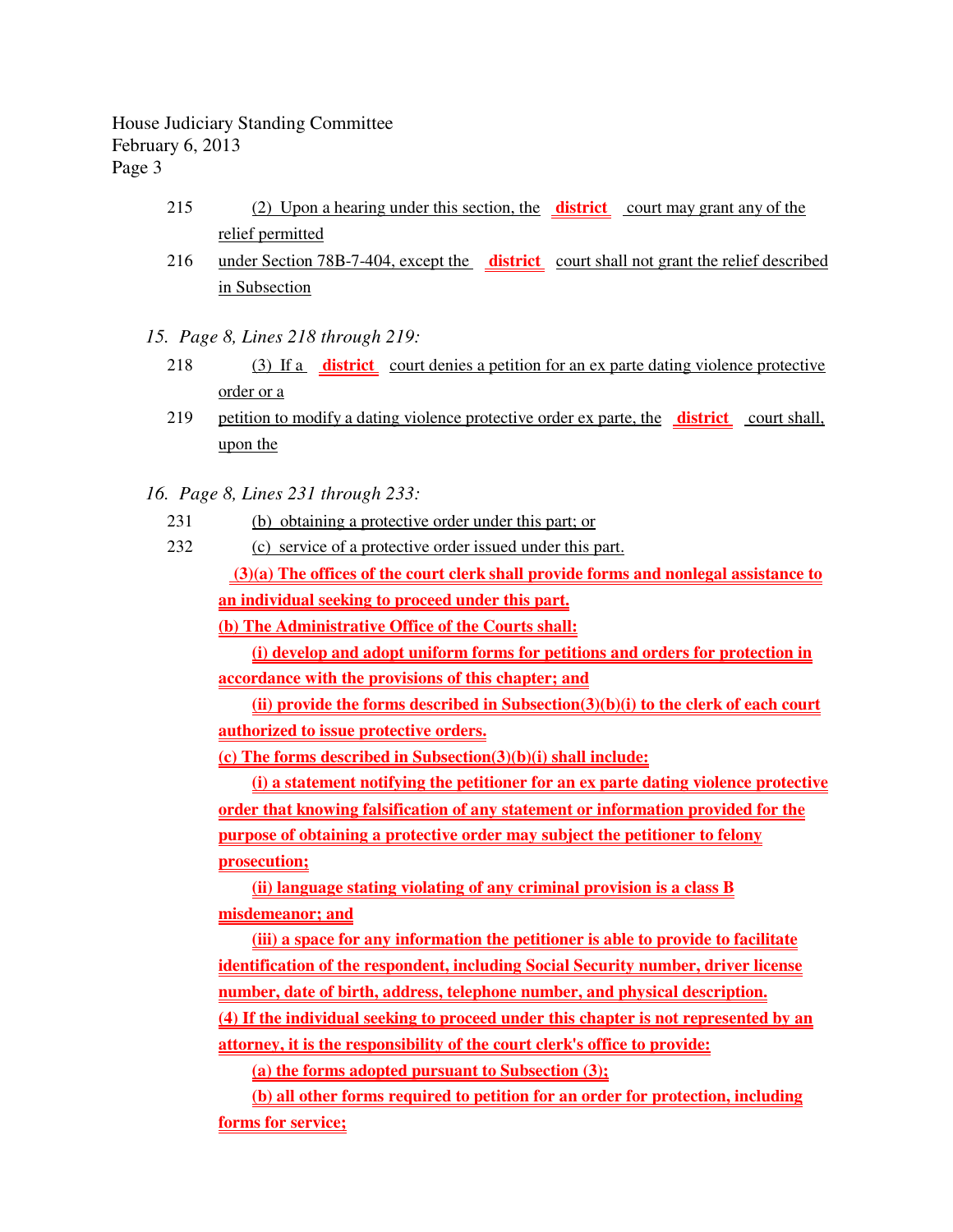> **(c) except for as provided by Subsection (5), clerical assistance in filling out the forms and filing the petition, in accordance with Subsection (3)(a);**

**(d) information regarding the means available for the service of process;**

**(e) a list of legal service organizations that may represent the petitioner in an**

**action brough under this part, with the phone numbers of those organizations; and**

**(f) written information regarding the procedure for transporting a jailed or imprisoned respondent to the protective order hearing, including an explanation for the use of transportation order forms when necessary.**

**(5) A court clerk's office may designate any other entity, agency, or individual to provide the service described in Subsection (4)(c), but the court clerk's office is responsible to see that the service is provided.**

**(6) A petition for a dating violence protective order or ex parte dating violence protective order shall be in writing and verified.**

**(7)(a) All protective orders issued under this part shall be issued in the form adopted by the Administrative Office of the Courts under Section (3)(b).**

**(b) Each protective order issued under this part, except orders issued ex parte, shall include the following language:**

**"Respondent was afforded both notice and opportunity to be heard in the hearing that gave rise to this order. Pursuant to the Violence Against Women Act of 1994, P.L. 103-322, 108 Stat. 1796, 18 U.S.C.A. 2265, this order is valid in all the United States, the District of Columbia, tribal lands, and United States territories. This order complies with the Uniform Interstate Enforcement of Domestic Violence Protection Orders Act."** 

233 Section 7. Section **78B-7-407** is enacted to read:

- *17. Page 8, Line 236:*
	- 236 probable cause to believe that the person has **intentionally or knowingly** violated a protective order issued under this part,

The motion passed unanimously.

Spoke in favor of the bill: Mr. Steven Chapman, Chief, Sandy City Police Department